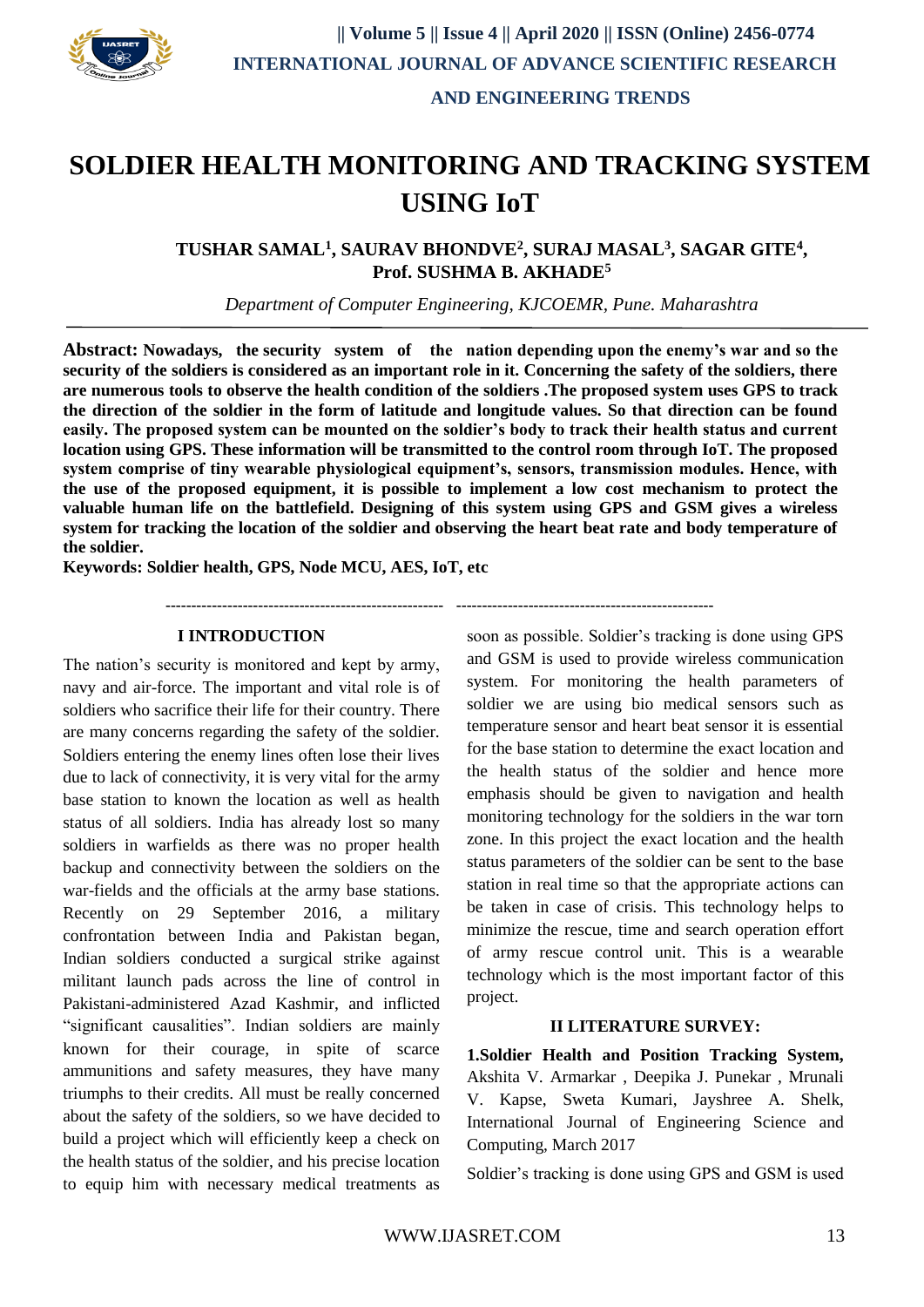

to provide wireless communication system. For monitoring the health parameters of soldier we are using bio medical sensors such as temperature sensor and heart beat sensor. An oxygen level sensor is used to monitor atmospheric oxygen so if there are any climatic changes the soldiers will be equipped accordingly.

**2.IoT Based Soldier Navigation and Health Monitoring System, Krutika Patil, Omkar Kumbhar, Sakshi Basangar, PriyankaBagul,**  International Journal of Electrical, Electronics and Computer Systems (IJEECS) ISSN (Online): 2347- 2820, Volume -5, Issue-1, 2017

This system uses GPS module and wireless body area sensor network to record all parameters in real time and send it to the base station. The different types of sensors used in this system are the humidity sensor, temperature sensor and pulse sensor which help in deciding the health status of that particular army official. This is a wearable technology which is the most important factor of this project.

**3.GPS Based Soldier Tracking And Health Indication System,** Shruti Nikam, SupriyaP atil , Prajkta Powar , V.S.Bendre, International Journal of Advanced Research in Electrical, Electronics and Instrumentation Engineering Vol. 2, Issue 3, March 2013

In this paper we focus on tracking the location of soldier from GPS, which is useful for control room station to know the exact location of soldier and accordingly they will guide them. Also Highspeed, short-range, soldier-to-soldier wireless communications to relay information on situational awareness, GPS navigation, Bio-medical sensors, Wireless communication.

**4. HEALTH MONITORING AND TRACKING SYSTEM FOR SOLDIERS USING INTERNET OF THINGS(IOT),** NIKETPATII ; BRIJESHIYER, 2017 INTERNATIONAL CONFERENCE ON COMPUTING, COMMUNICATION AND AUTOMATION (ICCCA), IEEE.

The paper reports an Internet of Thing (IoT) based health monitoring and tracking system for soldiers. The proposed system can be mounted on the soldier's body to track their health status and current location using GPS. These information will be transmitted to

the control room through IoT. The proposed system comprise of tiny wearable physiological equipment's, sensors, transmission modules. Hence, with the use of the proposed equipment, it is possible to implement a low cost mechanism to protect the valuable human life on the battlefield.

**5.GPS And IoT Based Soldier Tracking & Health Indication System**, Jasvinder Singh Chhabra, AkshayChhajed, ShamleePandita, SuchitaWagh, International Research Journal of Engineering and Technology (IRJET) e-ISSN: 2395 -0056 Volume: 04 Issue: 06 June-2017

Continuous Communication is Possible: Soldiers can communicate anywhere using RF,DS-SS,FH-SS which can help soldier to communicate among their squad members whenever in need. • Less complex circuit and power consumption. Use of ARM processor and low power requiring peripherals reduce overall power usage of system. Modules used are smaller in size and also lightweight so that they can be carried around. • Security and safety for soldiers: GPS tracks position of soldier anywhere on globe and also health system monitors soldier's vital health parameters which provides security and safety for soldiers.

## **III PROPOSED SYSTEM:**



FIG:SOLDIER HEALTH MONITORING & TRACKING SYSTEM USING IOT

## **Figure 1 : Solder Health Monitoring & Tracking System Using IoT**

## **Algorithm:**

AES is used to encrypt the database.

The encryption process uses a set of specially derived keys called round keys.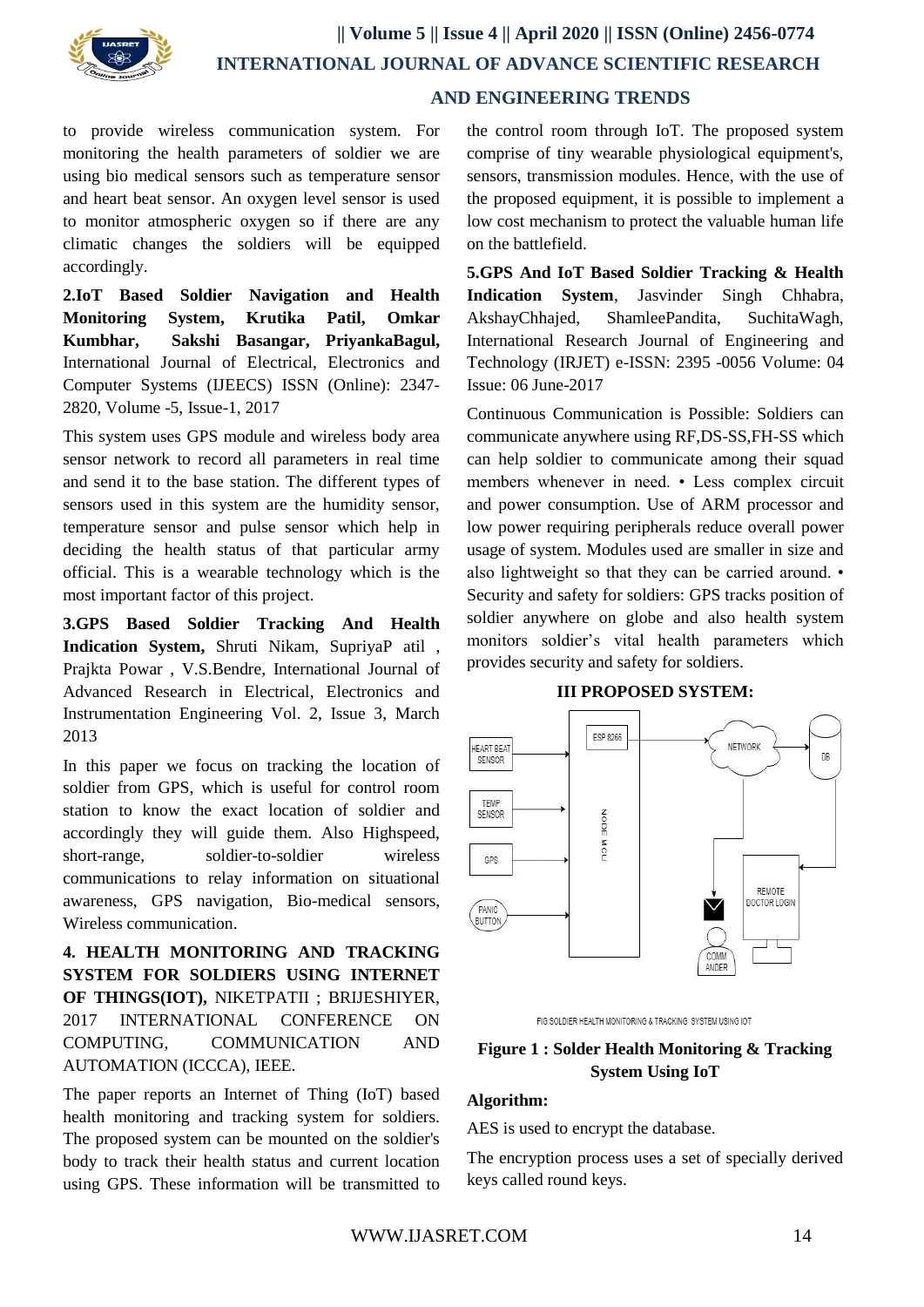

These are applied, along with other operations, on an array of data that holds exactly one block of data, the data to be encrypted.

This array we call the state array.

STEPS:

- Derive the set of round keys from the cipher key.
- Initialize the state array with the block data (plaintext).
- Add the initial round key to the starting state array.
- Perform nine rounds of state manipulation.
- Perform the tenth and final round of state manipulation
- Copy the final state array out as the encrypted data (cipher text).
- Experimental Results:







*Figure 3 : Admin Login*



*Figure 4 : Soldier Registration*

| $\div$ $\div$ $\mathbf{C}$ $\oslash$ locahost 8034/Military Hiralm/doctor.jsp |                                                                                                                                                                                                                                                                          |                                                     |  | $\qquad \qquad \dot{x} = 0$ |  |
|-------------------------------------------------------------------------------|--------------------------------------------------------------------------------------------------------------------------------------------------------------------------------------------------------------------------------------------------------------------------|-----------------------------------------------------|--|-----------------------------|--|
| Floppe @ Solide @ Maps @ News M Grail @ Memlide @ Data Gener                  |                                                                                                                                                                                                                                                                          |                                                     |  |                             |  |
| Massisson as the american                                                     | CLEAR CORP. IN 1979, STATE AND IN CONSULTANT CONSULTING<br>a baran 2002, San Marini di Bandara (Bandara) na katika sa Tanzania. Wakati wa shine wa shine wa shine wa kati<br>And Constant Property and Constant Property and Constant Property and Constant Property and | A BAY A ROLL BAY<br>the contract of the contract of |  |                             |  |

**UMilitary Health System** SHOW DATA USER/DOCTORS) SHOW DATA OWNER/SOLDIER 3 DELOGOUT

## **DOCTORS**

| $\mathfrak{b}$ actor id | <b>Doctor Name</b><br><b>SALUDAY</b> | .<br>Noble No | $\sim 0$<br><b>Billia</b> |
|-------------------------|--------------------------------------|---------------|---------------------------|
|                         | Ayat Kattmen's                       | \$890430022   | Matifix                   |
| x                       | 03es Nati                            | 1611911935    | Filip                     |

@ 2019 . All rights reserved | Design by Engineers

## **Figure 5: Doctor Home**



**Figure 6: Hardware Implementation IV CONCLUSION:**

The paper reports an IoT based system for the health monitoring and tracking of the soldiers. Arduino board is used which is a low cost solution for the possessing purpose. Biomedical sensors provides heartbeat, body